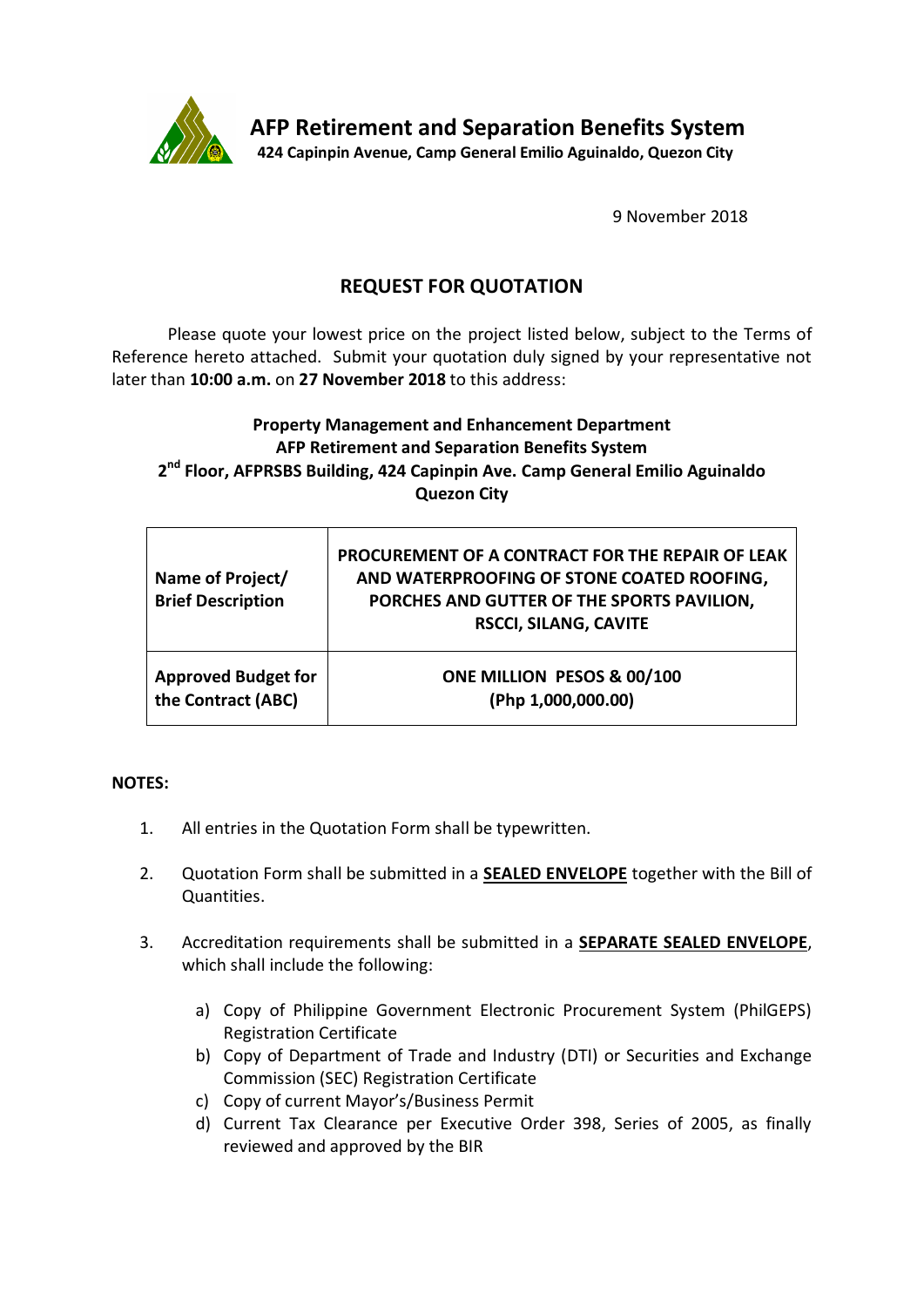- e) Resume of the Project Engineer who will oversee the project, with photocopy of valid and current PRC ID
- f) Resume of personnel/staff who will undertake the repair works
- 4. As a Government Owned and Controlled Corporation (GOCC), the AFPRSBS shall deal only with legitimate contractors/suppliers which issue BIR-registered official receipts (attach photocopy of Official Receipt).
- 5. Quoted prices shall be inclusive of applicable taxes and shall be firm and valid for a period for at least thirty (30) days from the date of receipt of quotation and shall be binding upon the company within the period.
- 6. Contract shall be awarded to the bidder with the lowest calculated responsive bid.
- 7. AFPRSBS reserves the right to post-qualify participating companies and/or to reject any or all submitted quotations without thereby incurring any liabilities to the affected bidder.
- 8. Request for Quotation may be downloaded free of charge from the website of the Philippine Government Electronic Procurement System (PhilGEPS) by interested Bidders starting on **15 November 2018**.

Secure copy of the plans from the Property Management and Enhancement Department, AFP Retirement and Separation Benefits System, 2<sup>nd</sup> Floor, AFPRSBS Building, 424 Capinpin Ave. Camp General Emilio Aguinaldo, Quezon City,

9. For further information, please call at telephone number 912-4718 and look for Ramon A Tancio or Marvin C Ellares of the Property Management and Enhancement Department (PMED), AFPRSBS.

> **LIZA M LORENZANA** Head, Real Estate Group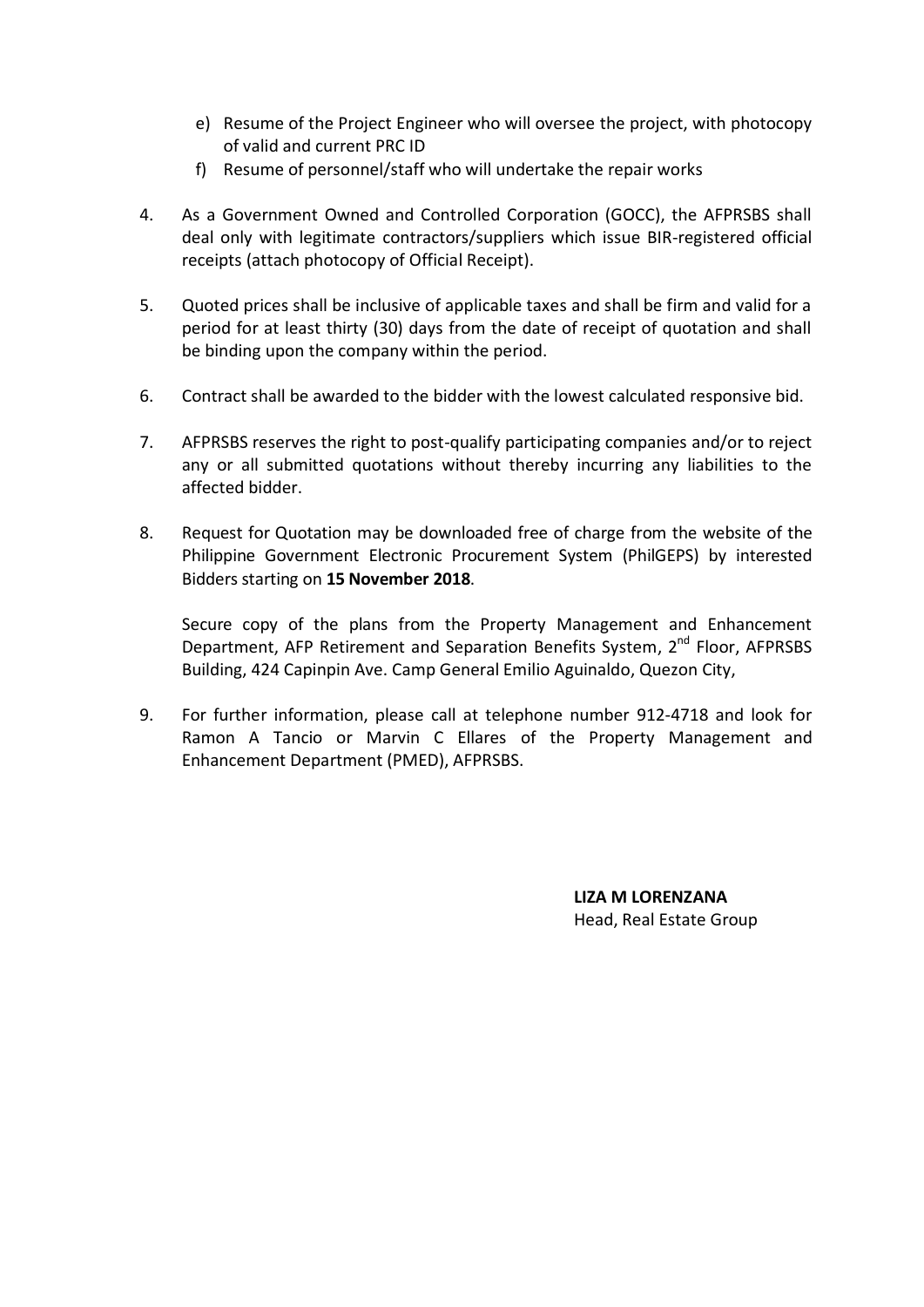# **QUOTATION FORM**

| ITEM No.     | <b>ITEM &amp; DESCRIPTION</b>                                                                                                                                                                                                                | <b>PRICE</b> |
|--------------|----------------------------------------------------------------------------------------------------------------------------------------------------------------------------------------------------------------------------------------------|--------------|
| $\mathbf{1}$ | Repair of leak and waterproofing of stone coated<br>roofing, porches and gutter of the Sports Pavilion,<br>Riviera Residential Estates, Silang, Cavite, subject to<br>the attached Terms of Reference, Scope of Works<br>and Specifications. |              |

Name of Bidder :

Delivery Period : 90 calendar days

After having carefully read and accepted your conditions above, I/we quote you on the item at prices noted above.

Print Name / Signature

| Tel. No.       |  |
|----------------|--|
| Fax No.        |  |
| e-mail address |  |
| Date           |  |
| TIN            |  |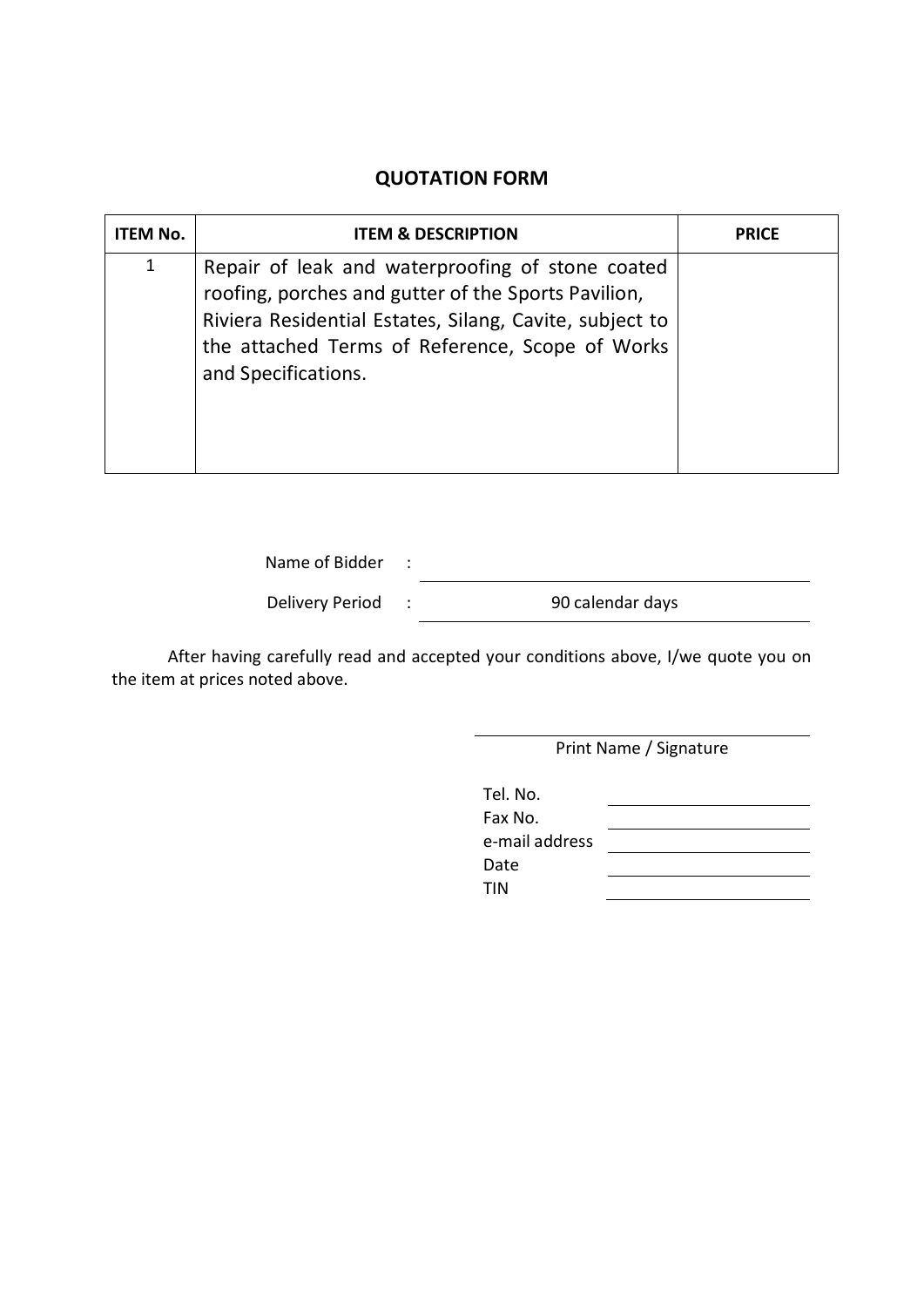

**AFP Retirement and Separation Benefits System** 424 Capinpin Avenue, Camp Gen. Emilio Aguinaldo, Quezon City

## **TERMS OF REFERENCE**

## **PROCUREMENT OF A CONTRACT FOR THE REPAIR OF LEAK AND WATERPROOFING OF STONE COATED ROOFING, PORCHES AND GUTTER OF SPORTS PAVILION OF RIVIERA SPORTS AND COUNTRY CLUB, INC., SILANG, CAVITE**

#### **1.0 Introduction**

The intent of this document is to outline the requirements of the project and to secure quotations for the Leak Repair and Waterproofing of Stone Coated Roofing, Porches and gutter of Sports Pavilion of Riviera Sports and Country Club, Inc. located at Silang, Cavite, in accordance with Republic Act (R.A.) No. 9184 (The Government Procurement Reform Act) and its Implementing Rules and Regulations.

## **2.0 The Riviera Sports & Country Club, Inc. (RSCCI) Sports Pavilion**

The RSCCI Sports Pavilion is a multi-functional facility with a stage and rubberized flooring which is designed for sports like basketball, volleyball and badminton and other sports. Accessories of the facility include a heavy duty basketball boards, bleachers for players, bleachers for audience, table and bleachers for committee, electronic scoreboard, badminton equipment and volleyball equipment.

#### **3.0 The Project**

- 3.1 The project is to repair leaks on the roof and apply fiberglass membrane waterproofing material, sealant on the source of leaks and painting on the roof where waterproofing will be applied. Detailed technical specifications for the above works are provided.
- 3.2 Interested contractors/suppliers are required to conduct ocular inspection of the site to determine its actual condition.

## **4.0 Approved Budget Cost for the Contract (ABC)**

The procuring entity's Approved Budget Cost for the Contract (ABC) is One Million Pesos (Php 1,000,000.00). The ABC is inclusive of value added tax, withholding tax, and other forms of taxes that may be imposed by the Philippine government and/or concerned government agencies in relation to the above project.

#### **5.0 Scope of Work**

5.1 Scope of works covers from mobilization and demobilization of personnel and construction tools, leak repair and waterproofing of stone coated roofing, sides of tower, porches and gutter of building according to plans and specifications.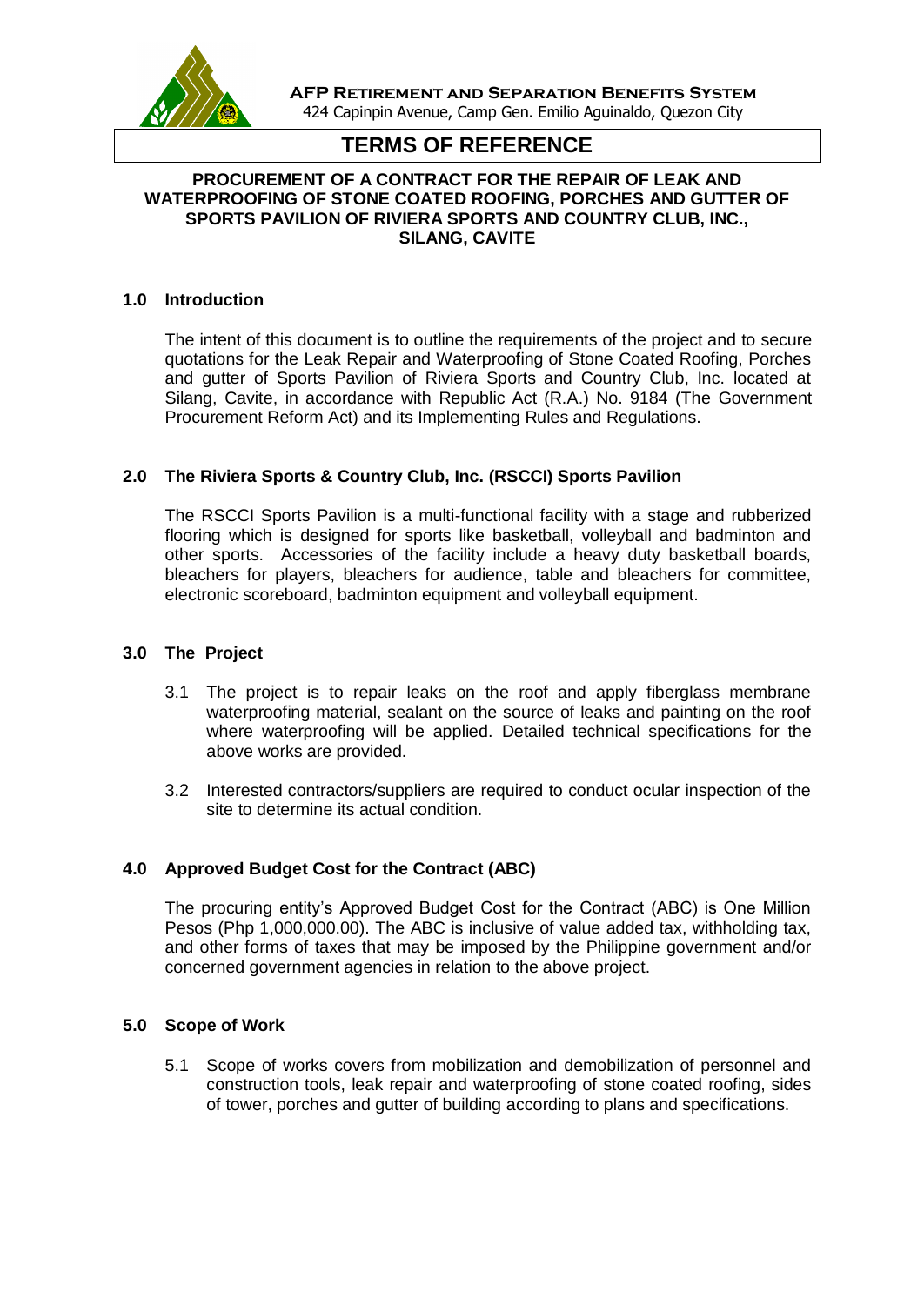## **6.0 Deliverables**

6.1 Complete application of waterproofing materials, rubberized sealant and paintings according to plans and specifications.

## **7.0 Contract Duration**

7.1 The work to be performed by the contractor should be completed within Ninety (90) calendar days reckoned seven (7) days after the issuance of the Work Order**.**

## **8.0 Terms of Payment**

- 8.1 The terms of payment shall be as follows:
	- a. An initial payment equivalent to fifteen percent (15%) of the contract price shall be made within ten (10) working days after the effective date of the contract and submission by the Contractor of a Performance Bond;
	- b. Monthly progress billing shall be submitted and processed after evaluation of work accomplished.
- 8.2 All payments shall be subjected to ten percent (10%) retention, expanded withholding taxes and other applicable taxes, and such other deductions as may be mutually agreed upon by both parties.
- 8.3 The ten percent (10%) retention shall be released by the AFP-RSBS thirty (30) days after the issuance of the Certificate of Completion and Final Acceptance.

#### **9.0 Evaluation Guidelines**

9.1 The selection of the winning bidder shall be based on the Lowest Calculated Responsive Bid pursuant to Section 32 under Rule IX, of the Implementing Rules and Regulations of RA 9184.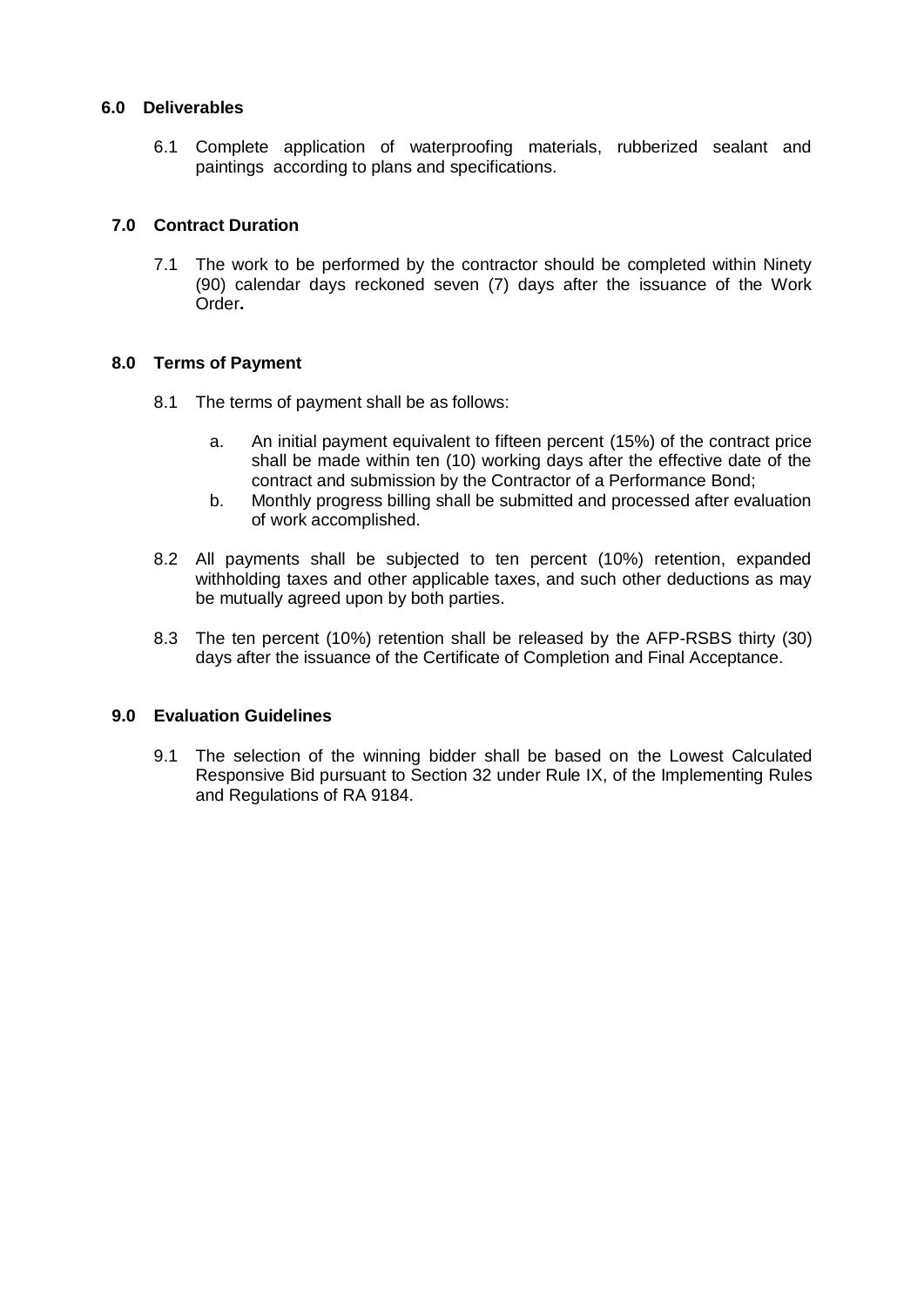

 **AFP Retirement and Separation Benefits System** 424 Capinpin Avenue, Camp Gen. Emilio Aguinaldo, Quezon City

# **SCOPE OF WORKS**

## **PROCUREMENT OF A CONTRACT FOR THE REPAIR OF LEAK AND WATERPROOFING OF STONE COATED ROOFING, PORCHES AND GUTTER OF SPORTS PAVILION OF RIVIERA SPORTS AND COUNTRY CLUB, INC., SILANG, CAVITE**

- a. Secure permit for entry of Contractor's personnel to the subdivision from Riviera Estates Homeowners Association Inc., Silang, Cavite prior to mobilization.
- b. Construct bunkhouse with decent toilet and bath at a location designated by AFPRSBS engineer.
- c. Apply for water supply connection for temporary facilities/bunkhouse at Southern Utilities Management Services Inc (SUMSI).
- d. Coordinate with AFPRSBS engineer entry/mobilization of equipments, dump trucks and deliveries into the Subdivision.
- e. Clean/remove defective and loose sealants, foreign objects, dust, molds and mildews prior to leak proofing.
- f. Bleach G.I. gutter prior to application of fiberglass membrane of loose sealants and of any foreign object, dust, molds & mildews to have a better adhesion of water proofing sealant.
- g. Repair entire stone coated G.I. tile span roofing thru riveting defective overlapping, endlapping & tighten loose scew prior to leakproofing.
- h. Leak proofing on the entire stone coated G.I. tile span roof thru application of (2) two ply of Imported Fiberglass Membrane about 4 inches width and (6) six heavily coats of Industrial Rubberize Waterproofing Sealant on all defective overlapping, endlapping, endcapping, roofing screws and flashings that causes seepage of water.
- i. Water proofing on the perimeter side of two towers stone coated roofing thru application of four (4) heavily coats of industrial Rubberize Waterproofing Sealant
- j. Apply primer substrate so as to have a better adhesion of waterproofing sealant prior to application of fiberglass membrane. Water proofing of concrete gutter of porch and downspout joints using (2) ply fiberglass membrane.
- k. Rubberize patching of the entire newly applied fiberglass membrane so as to seal and to have a smooth finish surface.
- l. Painting of newly applied water proofing using (2) two coats of rubberize water proofing paint so as to retain to its original color.
- m. Give two (2) years warranty against leak on stone coated G.I. tile span roofing with free cost of labor & materials if it leak occur within the warranty period.
- n. Clear the site from waste materials or any form of garbage and unsuitable materials/soil.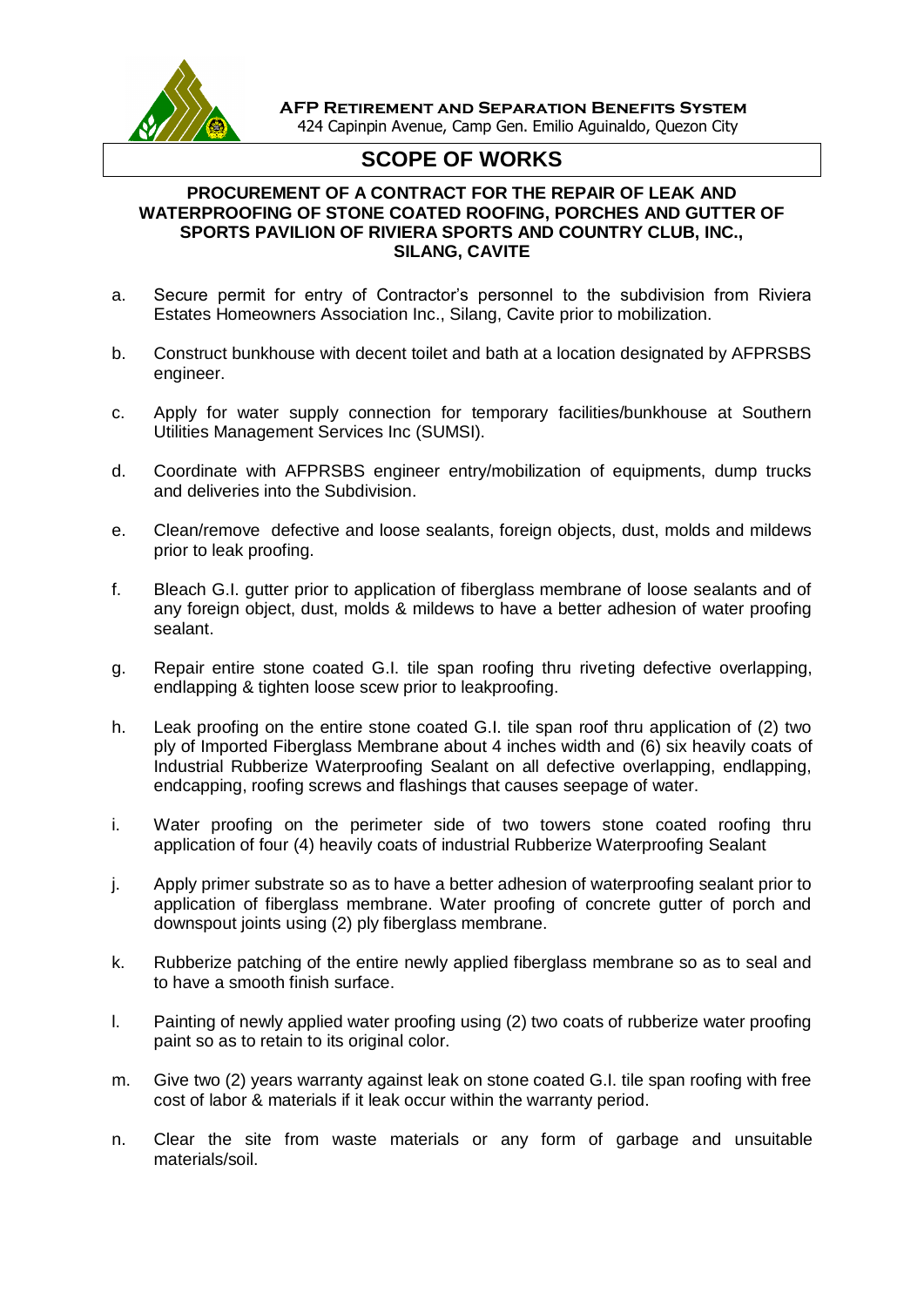o. Secure clearance from AFPRSBS prior to demobilization.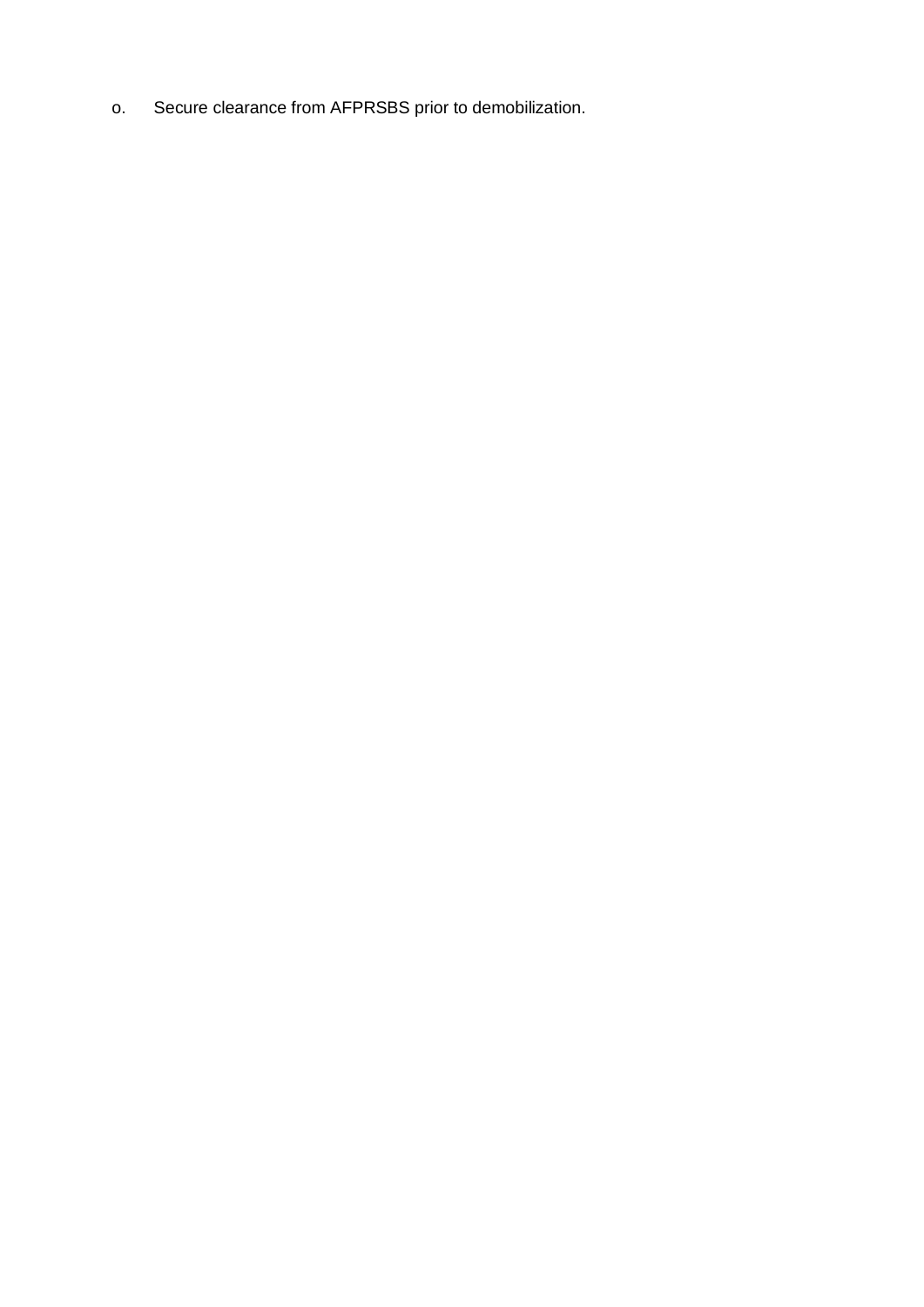

**AFP Retirement and Separation Benefits System** 424 Capinpin Avenue, Camp Gen. Emilio Aguinaldo, Quezon City

## **SPECIFICATIONS**

## **PROCUREMENT OF A CONTRACT FOR THE REPAIR OF LEAK AND WATERPROOFING OF STONE COATED ROOFING, PORCHES AND GUTTER OF SPORTS PAVILION OF RIVIERA SPORTS AND COUNTRY CLUB, INC., SILANG, CAVITE**

#### I.0 GENERAL WORKS

1.1 Mobilization

Mobilization/demobilization of materials, equipments and materials must be coordinated with the AFPRSBS concerned unit. Any damage to structure/properties inside the Subdivision caused by the equipments, shall be restored at the expense of the Contractor.

1.2 Temporary Faciilities

Temporary facilities must be enclosed with a temporary fence such as sack or equivalent material. Bunkhouse to be provided shall have a bathroom and comfort room. Location of bunkhouse must be coordinated with the AFPRSBS engineer.

## 2.0 WATERPROOFING SEALANT / RUBBERIZE PAINT (ELASTOMERIC WATERPROOFING PAINT)

2.1 Chemical products / Identification of substance

The product type is waterbase acrylic waterproofing paint, medium viscosity and high elasticity.

2.2 Composition / Information of Ingredients

Chemical nature approximately 100 percent aqueous dispersion of polymer based on N butyl acrylate and styrene.

2.3 Physical and Chemical Properties

Form : Semi Liquid Color : White/Gray/Beige Odour : Faint Aromatic Solidification Temperature : 0ºC (water) Boiling point : 100ºC (water) Flash point : not applicable Explosion limits : lower none Ignition Temperature : not applicable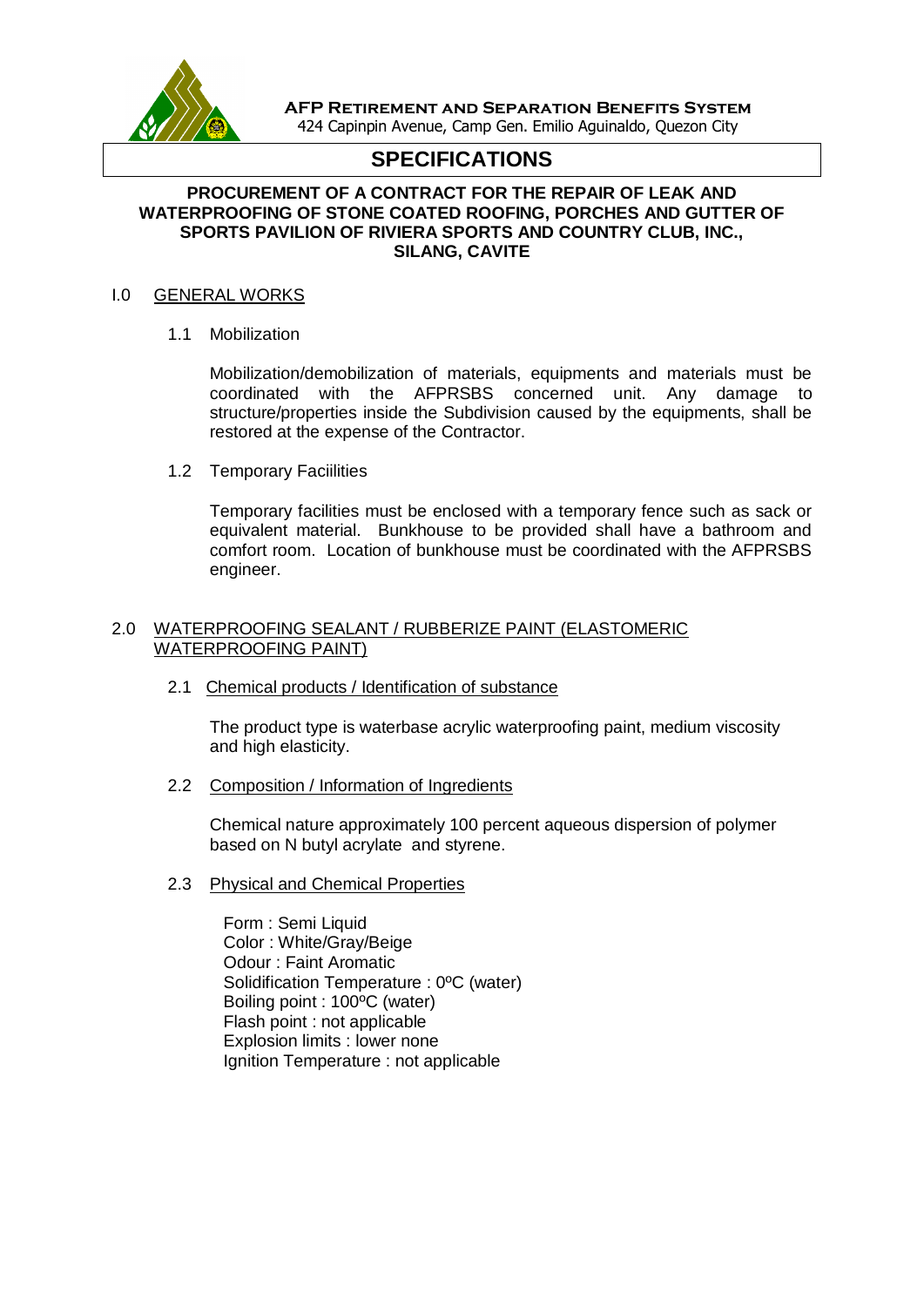Vapour pressure : 20ºC 23 mbar(water) Density : 20ºC approx. 1.04 g / cm3 DIN 53785 Solubility in water : miscible Ph value : @ g/l, 23ºC - 7.0 - 8.0 DIN 53785 Viscosity : 23ºC 700-1,500 mpa.s ( 100s E-1) DIN 53 019 Volatile Organic Content : 69.7 g/L

2.4 Disposal Considerations

Must be disposed of by special means, e.g suitable incineration, in accordance with local regulations.

## 3.0 WATERPROOFING WITH INDUSTRIAL RUBBERIZE WATERPROOFING SEALANT / PAINT WITH FIBERGLASS MEMBRANE

3.1 High performance UV resistant water based coating formulated based on 100% acrylic emulsion for use as waterproofing paint on and roofs. Its possesses outstanding exterior durability and excellent elasticity and elongation properties necessary to bridge forthcoming hairline cracks without cracking or wrinkling.

 Theoretical Coverage : Approximately 10-12 sq.m /gallon/coat. For maximum performance the recommended dry filmthickness is 8 -10 mils

 Elongation at Break : 300 - 500% (ASTM D412 -92) Adhesion : 100% Retention (ASTM D3359) Tensile Strength : 1.5 - 2.0 n/MM2 (ASTMD412 - 92) Hardness : 20-24 Type A (ASTM D2240) Color : White, Gray, Beige Finish : Sheen

## 4.0 FIBERGLASS MEMBRANE

Glass-reinforced plastic, glass-fiber reinforced plastic, or fiber reinforced polymer made of plastic matrix reinforced by fine fibers of glass.

- 4.1 Surface Preparations
	- a. Remove mildew and fungus of concrete and coated surfaces of roofing.
	- b. Wash surfaces vigorously with a solution of 1 tablespoon of detergent and 1 to 2 pints of liquid bleach in 1 gallon of water and rinse thoroughly with clean water.
	- c. Clean all dust, dirt, oil grease, loose particles, laitance, foreign materials, peeling and aged coatings and allow surface to dry.
	- d. Repair stucco, damaged concrete and stone coated roofing prior to priming or application of fiberglass membrane.
- 4.2 Priming
	- a. Dry surface at least 24 hours.
	- b. Apply 1 coat Rubberize Waterproofing Sealant/Paint prime coat on a clean surfaces.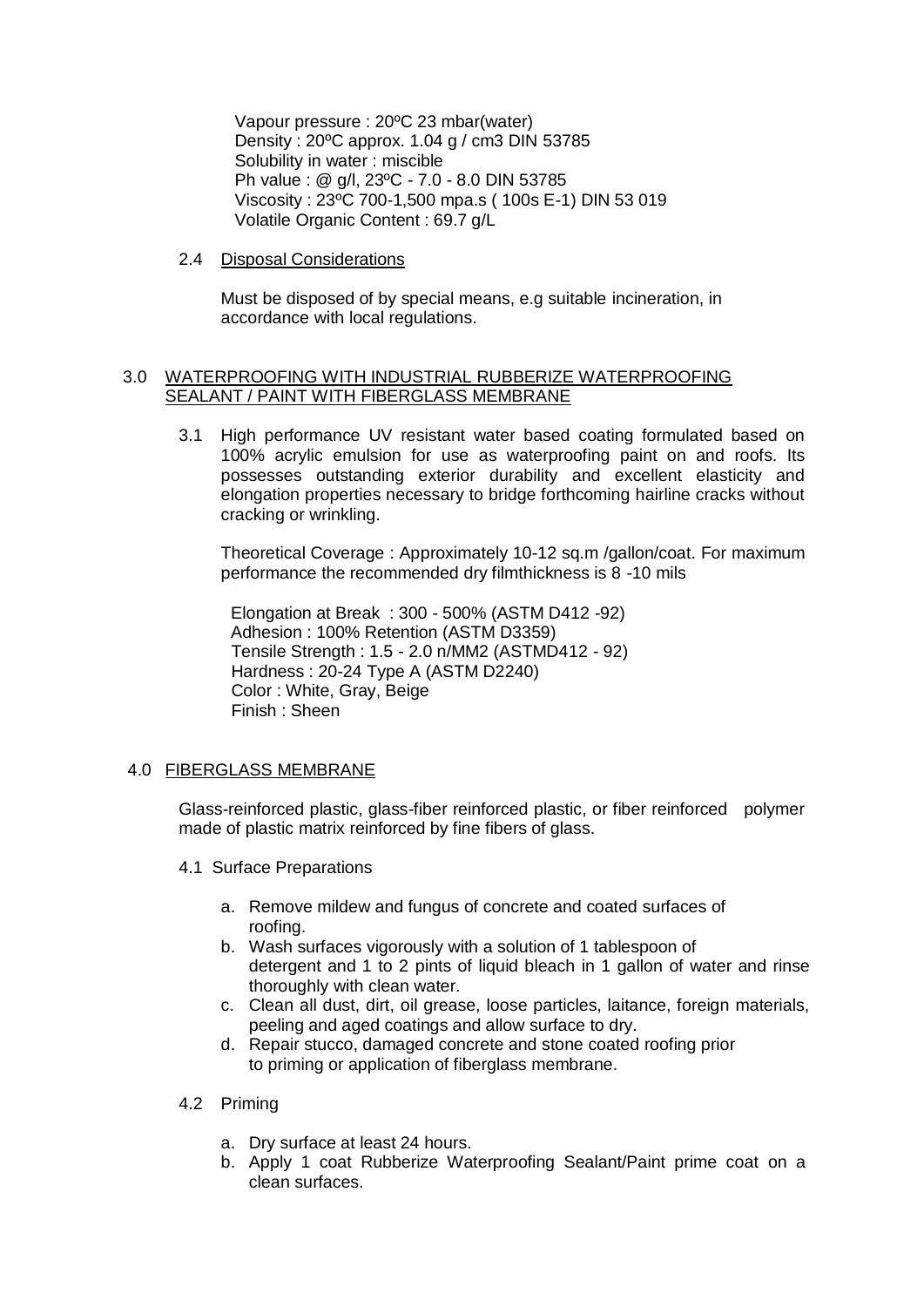## 4.3 Finish Coat

- a. Allow prime coat to dry.
- b. Apply rubberize waterproofing sealant/paint high viscosity at 20 to 25 sq.m per gallon per coat in 6 coats.
- c. Rubberize patching on large and hairline cracks prior to application of fiberglass membrane.
- d. Apply at least 2 ply of fiberglass membrane on large cracks prior to application of fiberglass membrane on entire surfaces and apply 5 to 6 coats of industrial rubberize waterproofing sealant/paint - high viscosity at 10 - 12 sq.m. per gallon.

## 5.0 SAFETY

Install warning devise and signs at areas in the site which may cause accident to traffic and pedestrians.